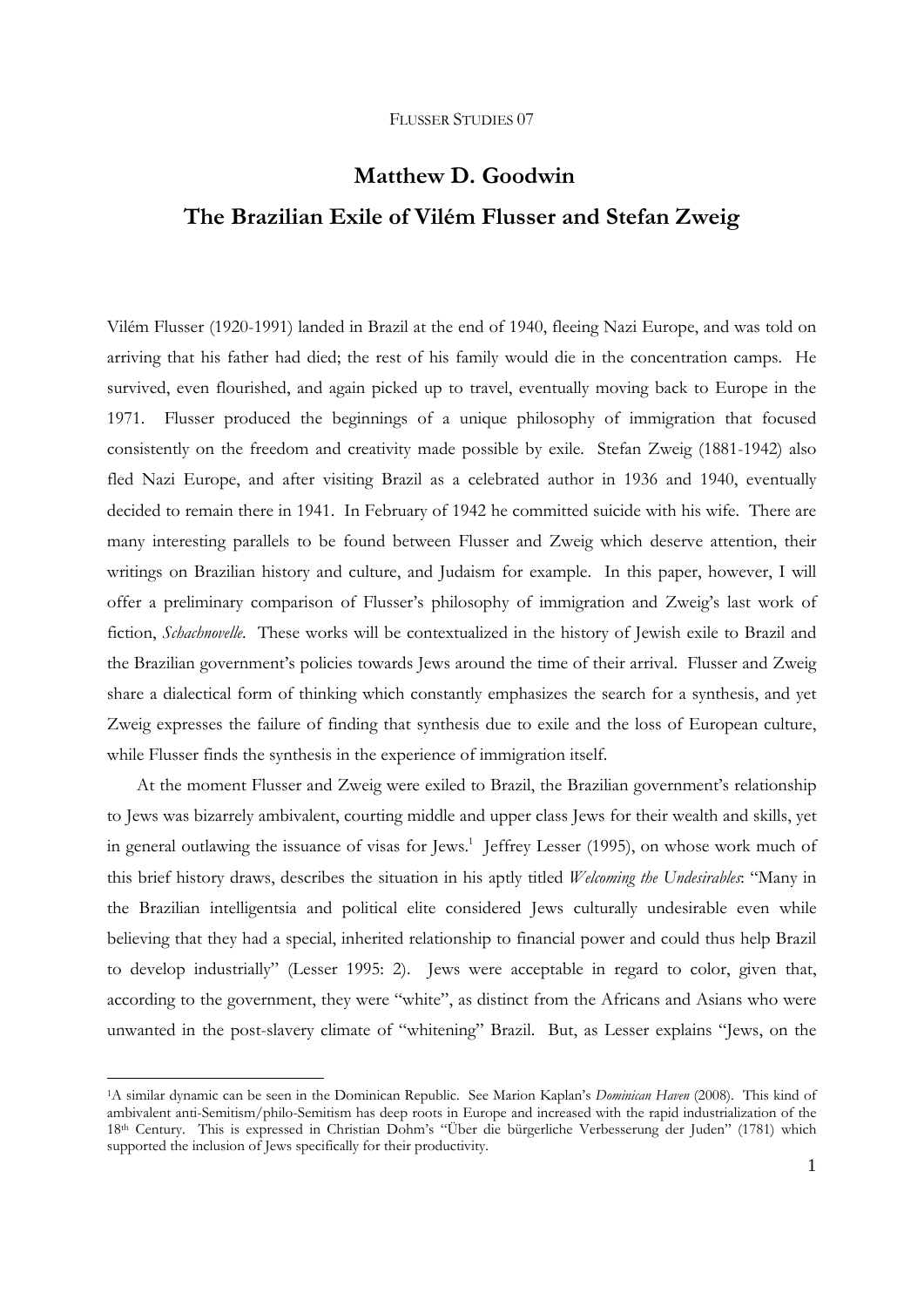other hand, caused a problem since they were judged a separate race that could not easily be distinguished physically" (Lesser 1995: 8). The result of these contradictory attitudes of the government towards Jews was a widely fluctuating immigration policy that closely controlled what Jews to admit.

 The ambivalence of the government's relationship to Jews was partially a result of the changing political and economic goals of the Vargas regime. From 1920 to 1930 about 30,000 Jews from Russia and Eastern Europe immigrated to Brazil, many beginning work as peddlers (Lesser 1995: 20). After the Revolution of 1930, Vargas turned the country's resources toward industrialization and demanded that immigrants should become capitalists, managers, and producers (Lesser 1995: 9). Vargas wanted skilled guest workers who were exiles primarily for social-political, not economic reasons. From 1933 to 1941, 9,427 German-Jewish immigrants entered Brazil, and even though anti-Semitism was on the rise in this increasingly fascist state that was strengthening ties to Germany, the Jewish population prospered in Brazil (Lesser 1995: 79).

 Working against the trend to bring in Jewish refugees was the rise in Brazilian nationalism which resulted in an energetic immigration debate and ultimately, stricter immigration policies. Lesser writes: "After 1930 the government and its supporters increasingly used the discussion of immigration to express nationalist and nativist positions" (Lesser 1995: 47). And so, at the time that German Jews were beginning to flee Europe, the government was closing its doors. Putting greater restrictions on immigration was top of the list of the changes promised by the Vargas regime: just forty-five days after the coup, the government made it extremely difficult for those arriving as third class passengers to enter. It would be international politics that would push Brazilian immigration policy in the other direction.

 Because of the threat of international sanction, especially from the United States, the Brazilian government issued many of its strict immigration laws in the form of Secret Circulars: "On June 7, 1937, five months before the coup d'état that established the Estado Novo, Secret Circular 1,127 was issued by the Ministry of Foreign Relations and authorized personally by Getúlio Vargas" (Lesser 1995: 92). The Circular "prohibited the concession of visas to persons of 'Semitic origin' thereby causing a 75 percent drop in Jewish immigration over the next year" so that by 1938, five hundred Jews entered Brazil (Lesser 1995: 92, 120). However, because of increasing pressure from the United States, Secret Circular 1,249 was released in September, 1938 outlining exceptions to the rule, specifically for capitalists, technical experts, scientists, artists and intellectuals of international renown (Lesser 1995: 115). By 1939, 4,601 Jews were allowed to enter. And yet, the actual receipt of a visa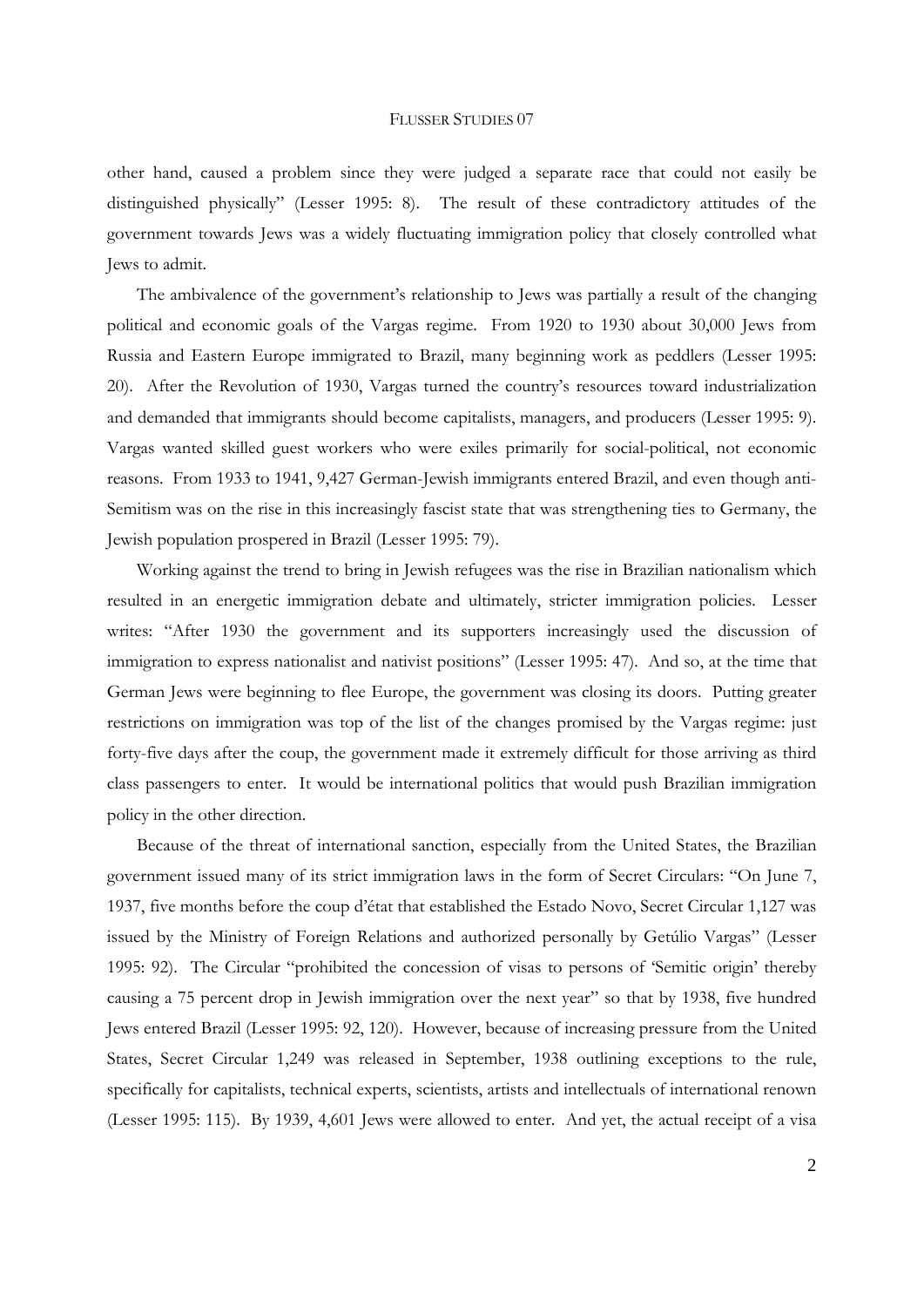was always precarious, since many consuls continued to use the guidance of the previous Secret Circular. When Brazil entered the war on the side of the Allies, the U.S. took pressure off the Vargas administration, and the numbers dropped again—during the period of the Holocaust, the numbers fell, with only six Jews entering in 1944 (Lesser 1995: 183).

 These dramatic swings in immigration policy created a situation in which the receipt of a visa was not only related to the applicant's background and skills, but also a matter of luck. As intellectuals with some resources, applying for visas from Britain, Flusser and Zweig had a better chance than most. Flusser says in interview: "…the Brazilian consul was corrupt, and he accepted relatively small bribes, and so he gave us a Brazilian visa" (Flusser 2003: 92). Zweig had the added advantage of being a scholar of international renown, and was an official guest of the Brazilian government (Karson 1983: 263).<sup>2</sup> In the end, confusion on the part of consuls with varying levels of sympathy towards those in danger, made the issuance of visas so random that it can hardly be asserted that a policy existed at all—other than to keep most Jews out.

 The Jews that did arrive entered a community in the midst of a debate about assimilation concerning language and culture. Part of the pressure of this debate originated in the Brazilian nationalization project which limited the use of languages other than Portuguese, restricted the activities of political groups, and made it easy to deport those who "compromise national security, the structure of institutions, or political tranquility" (Lesser 1995: 105-109). The question of assimilation then became not only a social concern Jews had to deal with, but a political concern which made any decision a life or death one. And yet, as Roney Cytrynowicz (2008) points out, the official polices were not always enforced and the Jewish community had much more leeway than other immigrant groups such as the Japanese. Hebrew was still taught in schools and often Zionist groups simply changed the names of their organizations in order to give the appearance of nationalizing. Many in the German Jewish community did support some kind of assimilation, for example by offering Portuguese language classes in their refugee community centers. There were others pushing for greater separation, particularly those Zionists who had already been holding out for a new homeland. These conflicting perspectives were the cause for conflict in the Jewish community (roughly divided along Eastern European versus Western European lines) so much so that relief for refugees was at times compromised. The debate on how to relate to Brazilian society

 $\overline{a}$ 

<sup>&</sup>lt;sup>2</sup> And yet not every wealthy, educated Jew was able to get a visa; Lesser wonders "why Stefan Zweig received a visa and Claude Lévi-Strauss did not" (Lesser 1995: 122). In 1941 Lévi-Strauss sought a visa from Luis de Souz-Dantas, consul in Vichy France, yet just as de Souz-Dantas was about to stamp his passport, a staff member reminded him of the new regulations which forbade visa renewals (Lévi-Strauss 1961: 24).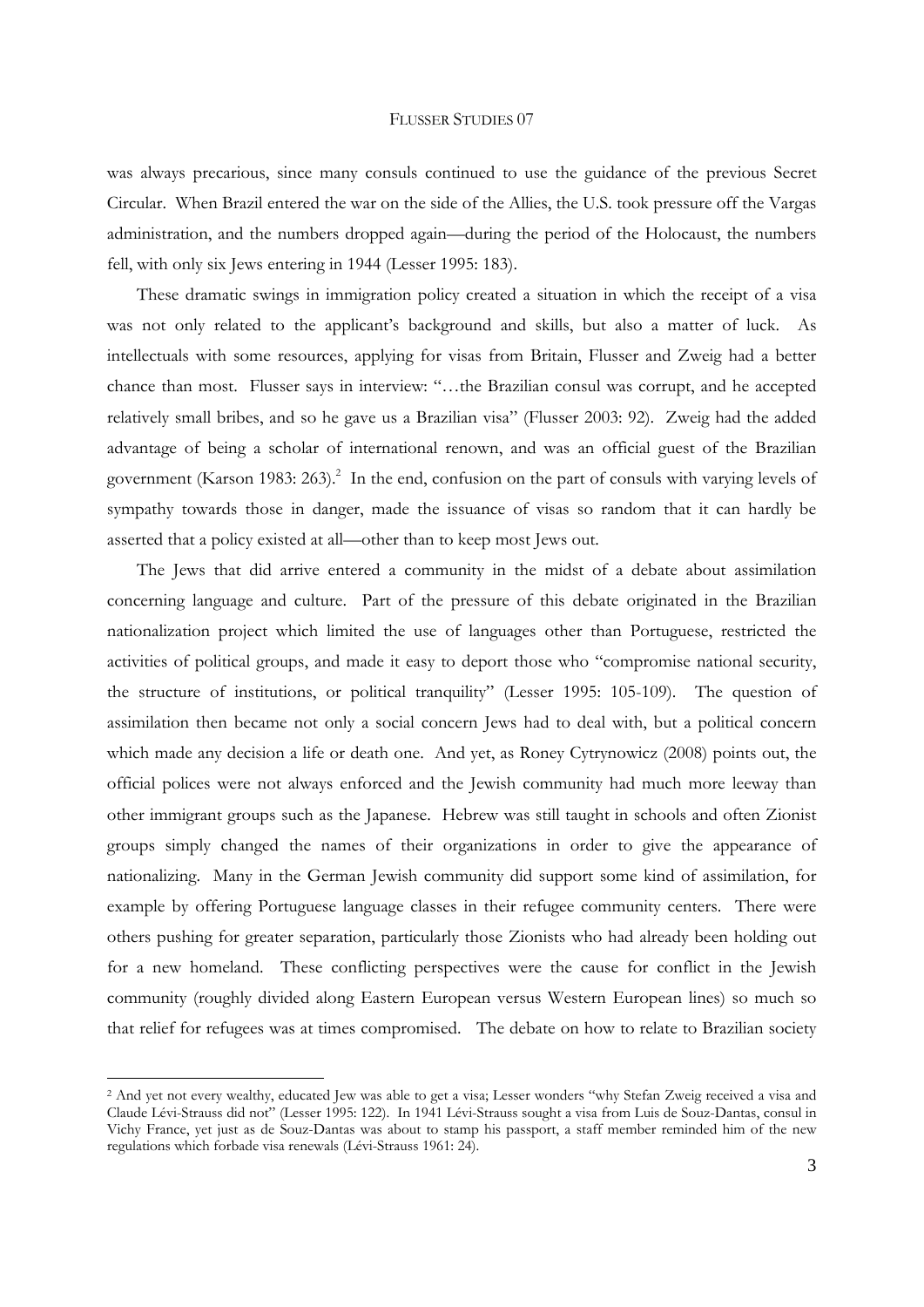was a complex mix which included elements from governmental immigration policies and internal community politics brought from Europe. Flusser's philosophy of immigration offers a unique answer that synthesizes the two tendencies of assimilation and separation.

 Some of Flusser's (2000) key ideas on exile and immigration can be found in a collection of essays *Von der Freiheit des Migranten: Einsprüche gegen den Nationalismus*, edited and published posthumously by Stefan Bollmann; Anke Finger (2003) edited the English translation *The Freedom of the Migrant: Objections to Nationalism*. 3 In these essays, Flusser both tries to understand what the structures of exile and immigration are from a phenomenological perspective in addition to taking an existential stance about how to deal with the experience. While these two general approaches are inseparable and depend on one another, I will take them separately for the purpose of this article.

 Flusser notes that a philosophy of immigration should begin this way: "Eine ihrer Aurgaben wäre es, Emigration so deutlich wie möglich von Flucht zu unterscheiden" (Flusser 2000: 34). Already we see that this initial distinction has an ethical element, given that we may have different ethical responsibilities to those who are fleeing in danger. It is this ethical responsibility that places this distinction at the head of Flusser's philosophy of immigration. Taking a step back, what the two categories have in common is their pre-exilic life. Flusser begins his reflection on exile with the idea of being immersed in a *Heimat*. He describes habits in the homeland this way: "Gewohnheit ist eine Decke, welche den Sachverhalt zudeckt" (Flusser 2000: 103). In this pre-exilic life, the settled people are accustomed to traditional structures to the point that they fade into the background, smoothed out by the blanket. In the *Heimat*, the customary is equated with beauty and comfort, and in this world, only new events receive attention, awkwardly sticking out from the blanket.

 Flusser equates the blanket being pulled off with the unveiling of truth which is monstrous and revolutionary. For emigrants (those who leave their *Hemiat*), who are not used to their new environment and are in the unprotected space of exile, everything is *ungewöhnlich* (Flusser 2000: 103). I should note that with this last idea of exile we see that Flusser's own experience was instrumental in forming this view of exile; he was exiled from Central Europe to South America, and he would have experienced everything as new and unusual. In other words, I think that we should see the blanket metaphor working on a relative scale; some blankets are thicker or thinner than others depending on one's connection to the *Heimat*, and sometimes the blanket is not fully taken off depending on the level of newness.

-

<sup>&</sup>lt;sup>3</sup> The essays in this collection cover many topics concerning immigration—this paper covers only some of the most central concepts.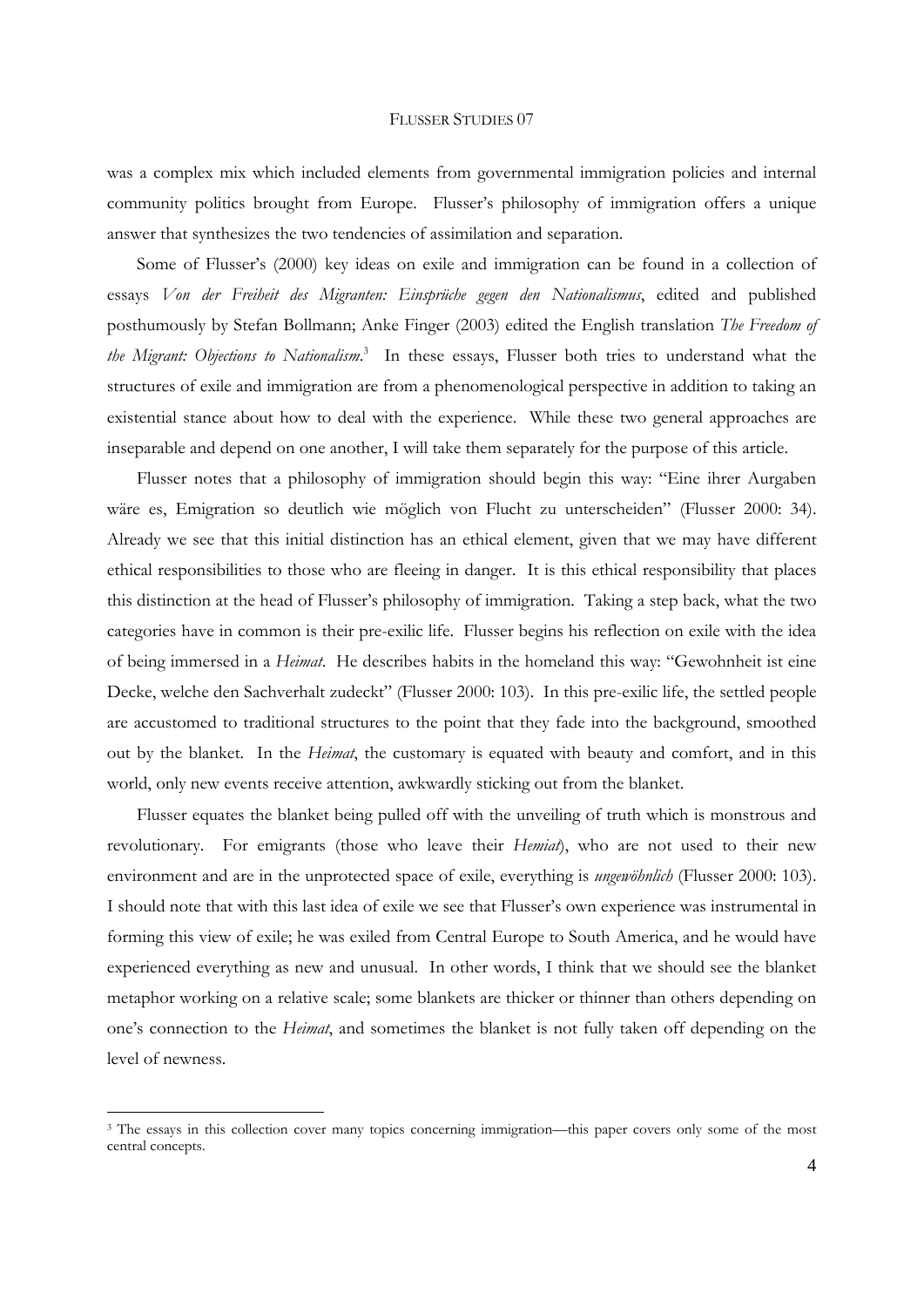According to Flusser's terminology, the "refugee" is stuck with the blanket on and the "emigrant" has the blanket pulled off. Flusser describes the first step of emigration, in which the blanket is pulled off, as irony. Irony for Flusser is a rising above contingence, or getting a view of the things that normally steer our movement. He writes: "Von dieser Stelle aus kann er seine Ungebung uberblicken" and "Die Bewegung in die Ironie hinein ist eine Empörung" (Flusser 2000: 31). The emigrant can look down upon the world that was formerly covered and see its topography. Once the emigrant confronts the new world, she becomes involved in a new contingence: "Die Bewegung aus der Ironie heraus ist eine Engagment" (Flusser 2000: 31). In this new world, the immigrant (one who enters a new *Heimat*) experiences a chaos of information, and so must act: "Man muss, um dort wohnen zu können, die umherschwirrenden Informationzu sinnvollen Botschaften erst verarbeiten, ma muss diese Daten 'prozessieren'" (Flusser 2000: 103).

 What has been described by Flusser is a basic description of exile, however, Flusser values a certain way of reacting to this situation. Flusser's existential stance is that once the immigrant is involved in the new *Heimat*, she should remain foreign and "other." In this way, "Denn der Vertriebene bedroht die 'Eigenart' des Ureinwohners, er stellt sie durch seine Fremdheit in Frage" (Flusser 2000: 109). Flusser values freedom from habits and prejudice, and so the immigrant in trying to make sense of the new world, should not completely assimilate—the immigrant thereby could make the settled people, less settled. This idea that immigrants have a responsibility to teach the settled people about the possibility of letting go of their habits and prejudices, and not vice versa as is usually thought, is an important part of Flusser's positive valuation of immigration. Flusser goes further and advocates another step which is to actually change the new contingency. The processing of data is not done in a vacuum but is based on past experiences: "dass das Erzeugen neuer Informationen (das Schaffen) auf Synthese vorangegangener Informationen beruhe" (Flusser 2000: 108).

 Once this synthesis happens, the immigrant will be able to understand the present circumstance, not merely from the perspective of what was formerly known, but in a completely new way. Immigration is therefore the potential incubator of creativity, which for Flusser is freedom. Flusser sees that this freedom comes about through awareness: "Wird er sich jedoch seiner Wurzellosigkeit als seiner Würde bewusst, dann entsteht in ihm ein 'innerer' Dialog, namlich ine Austausch zwishcen seinen mitgebrachten Informationen und dem Ozean der Informationswellen, die ihn im Exil umspülen" (Flusser 2000: 109). Once the world "resonates" with this inner dialogue then the world and everyone in it is changed. The newness, the synthesis that happens inside the immigrant can also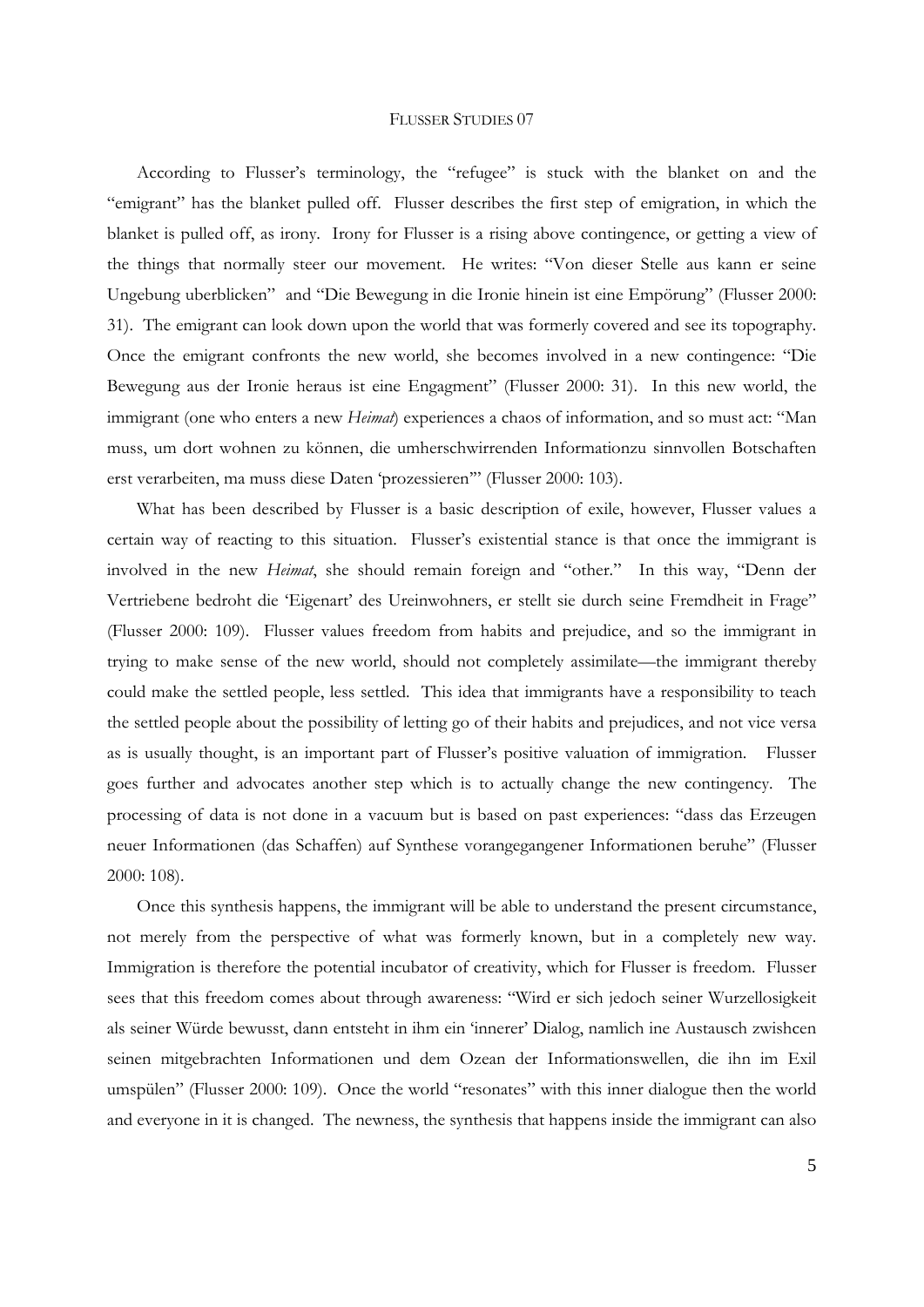happen in the world. The world will be lifted from its past and become something new: as Flusser writes: "Vertriebene sind entwurzelte, die alles um sich herum zu entwurzeln versuchen, um Wurzeln schlagen zu können" (Flusser 2000: 107). Flusser realizes the danger here: "Diese dialogische stimmung, die das Exil kennzeichnet, ist nicht notwendigerweise ein gengenseitiges Anerkennen, sodern sie ist meist polemisch (um nicht zu sagen mörderishch)" (Flusser 2000: 109). Flusser's valuation of immigration seems to be intertwined with this danger. His philosophy is noteworthy because of the emphasis on freedom, creativity, and risk taking, and the potential for change that immigrants give to the settled people. Immigrants to Europe and the United States are often portrayed in ways that negate their revolutionary potential: as either poor and in need of help, as dangers to society, as cheap labor, or exotic visitors. These portrayals expose the common perception that immigrants have little to teach the settled people, that they are not here to change the host country but to assimilate to it or to remain completely foreign.

 Flusser's philosophy of immigration is not clearly applicable to those who are not in a situation similar to Flusser. In his philosophy of immigration, Flusser places awareness, disengagement, and transcendence at a key position. This decision is sensible if what has been left behind is corrupted or even destroyed, with the result that it would be useful to get above the contingency of the past. It also makes sense for philosophers who naturally would think their way through exile. But is it a good focus for all immigrants and refugees? Flusser seems to claim that his existential stance holds for those who immigrate for whatever reason, and yet, it seems strange to make that which is often impossible, psychologically or practically speaking for the refugee, a central component of a philosophy of immigration. In addition, it does not seem to be clearly applicable to transnational or borderland immigrants who cannot as a matter of choice disengage from their old contingency. Do all immigrants need to go through a phase of irony, awareness, and disengagement to become creative and free? Certainly other values exist that could be placed in that center point, for example, rebellion, commitment, authenticity; and many other possibilities deserve investigation. Flusser's philosophy of immigration arises from his particular circumstances and we should be hesitant to claims of its universality. Nietzsche describes this connection between the personal and the philosophical in *Beyond Good and Evil* in which he writes: "Gradually it has become clear to me what every great philosophy so far has been: namely, the personal confession of its author and a kind of involuntary and unconscious memoir" (Nietzsche 2000: 203).

 Stefan Zweig was one of those in a similar situation as Flusser, and his last work *Schachnovelle*, which he wrote in Brazil from August 1941 to February 1942, deals with the issue of exile. In his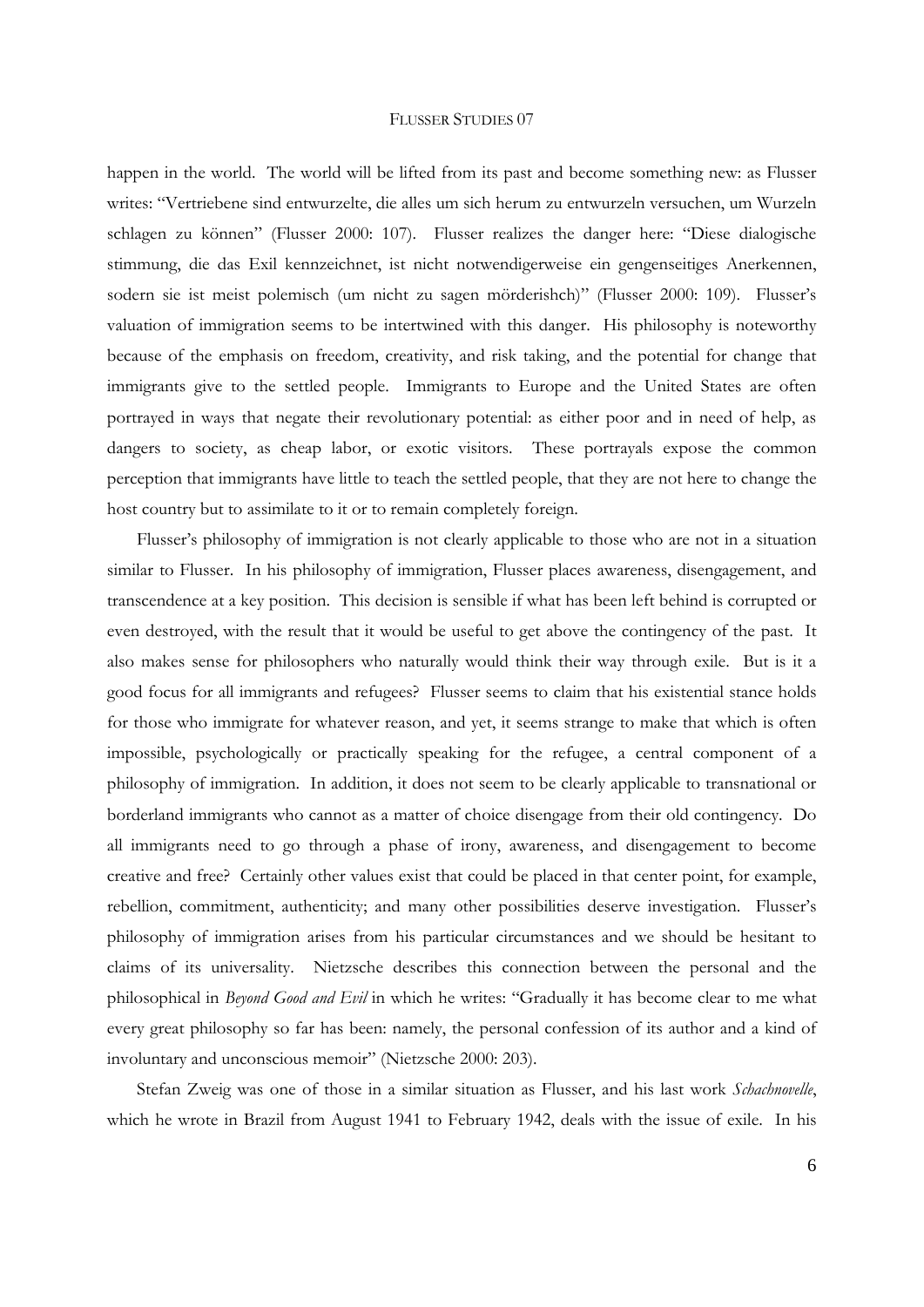suicide note he explains his reason for committing suicide is that his "geistige heimat Europa" had destroyed itself, and while being grateful to Brazil for hosting him, he just could not make a new beginning (Zweig 1947: 329). The novella opens in a New York harbor, as the narrator and a friend recall the life of the world chess champion Mirko Czentovic who they see board the narrator's steamer which is bound for South America. As someone interested in "monomaniacs", the narrator wants to lure Czentovic to him and so sets up a chess board in the smoking room with his wife. He is first approached by a Scottish-American chess enthusiast named McConner who wants to join. After seeing that Czentovic is on board, McConner pays him to play, and during their second game, Dr. B, another passenger, leans in and helps McConner play a draw against the champion. After this stunning result, the narrator follows Dr. B to the deck where Dr. B reveals to him that he had been imprisoned by the Nazis and subsequently exiled from Vienna. The narrator learns that during his time in captivity, Dr. B played chess with himself by dividing his consciousness into "White Me" and "Black Me", eventually suffering a mental breakdown. The following day, the two masters, Dr. B and Czentovic, finally play a couple of games that show the superiority of Dr. B's playing; and yet, the game provokes a return to his former mental state and he just nearly avoids another breakdown.

 Like many of Zweig's novellas, the framework of *Schachnovelle* is constructed of a number of opposites and their possible reconciliations. In first instance are the two chess masters who are explicitly opposite. Czentovic, raised by a poor bargeman in Eastern Europe, is dull and has no interests other than chess. And yet, even though he is a "monomaniac" he is unable to play "blind", that is, only in the mind. Importantly, he is not in exile but is working his way across the world getting paid for playing chess games. Dr. B on the other hand was from a prominent family of lawyers in Vienna that had worked for the Kaiser and the Church. He has a powerful imagination the problem is that he was *too* capable at playing "blind," and his voyage was not chosen voluntarily. The extreme dichotomy between the two is also found in the structure of chess itself with its white and black pieces, Dr. B's division of consciousness into "White Me" and "Black Me," and the opposing social groups of the Nazis and the Viennese.<sup>4</sup> According to Zweig's framework, these opposites are enemies and yet the novel suggests each set of opposites is at least potentially capable of being harmonized.

 The narrator is most closely connected to the idea of harmonizing opposites since he brings the two opposite masters together. His interest and level of chess playing is also a kind of middle ground, that is, he has an interest in chess, but he is not obsessed as the masters are. And yet, he

-

<sup>&</sup>lt;sup>4</sup> The conflict between Germans and Jews can also be read into the book, but just as in Kafka's work, Jewish issues in Zweig's work is normally encoded.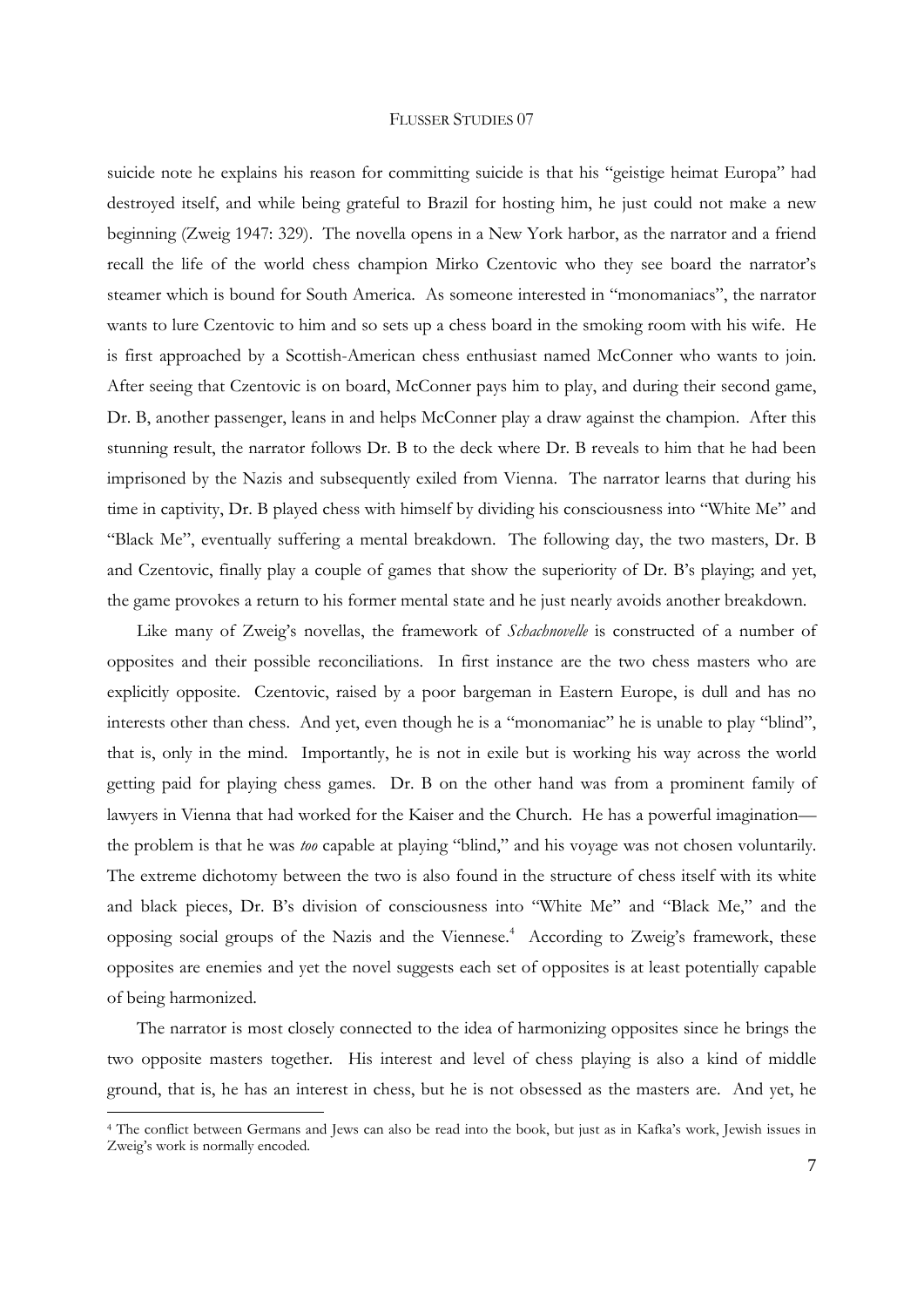cannot bring the two men together by himself, as it is McConner's money and brashness that brings Czentovic to the table. The narrator's limited powers of harmonization are further seen in the outcome: Czentovic beats Dr. B who then sadly states that he will never play chess again, sacrificing his incredible potential for creativity. There is the intention, there is the capability, but the narrator cannot succeed in forming a synthesis.

 Chess itself as described by the narrator is intertwined with this idea of harmony; he describes it as "eine einmalige Bindung aller Gegensatzpaare: uralt und doch ewig new, mechanisch in der Anlage und doch nur wirksam durch Phantasie" (Zweig 1945: 24-25). Furthermore, it is "das einziege Spiel, das allen Völkern und allen Zeiten zugehört" (Zweig 1945: 25). And yet, he realizes that the game is just a game, finding it strange that someone would spend "die ein ganzes Leben lang ausschliesslich um einen Raum bon vierundsechzig schwarzen und weissen Feldern rotiert" (Zweig 1945: 24). This awareness of the frivolous nature of chess, will be confirmed, as chess initially brings the two masters together and in theory should keep them together, but in the end it is the reason for their permanent separation. Chess, the great harmonizer, develops into conflict in the mind of Dr. B, and it fails. Chess, in the narrator's understanding, is similar to the structure of the mind. A good chess player must be able to use the various aspects of the mind, both artistic and mechanical, that are generally seen as opposite ways of thinking. In the end, this division is too difficult on Dr. B and the narrator must help him out of the conflict. The problem is that Dr. B has not developed an inner harmonizer, in Freudian terms, he could not exert a strong enough ego that could mediate between the id and the super-ego.

 Europe is also seen by the narrator as a great harmonizer among the various social groups, between east and west, rich and poor, Jew and Christian. However, the extreme opposites, the Viennese and the Nazis, are in conflict and are represented by the narrator as being completely different. For example, the German soldier is learning chess from a scientific manual, written in algebraic chess notation B1, B2, etc. while Dr. B had wanted a spiritually rich book (one by Goethe) in his confinement by the Nazis. The conflict of these opposites is not harmonized and the various cultures in conflict cannot be reconciled by the "good European" ideals of creating a shared European culture. These ideals are shown to be illusory as the Nazis take power and some of those Europeans become exiles.

 The various ways of harmonizing all fail. In fact, the novella suggests that the failure is permanent, as Dr. B promises to turn away from chess forever and there is no suggestion that a solution will appear. In regard to Flusser's basic division of emigrant and refugee, Dr. B is a refugee